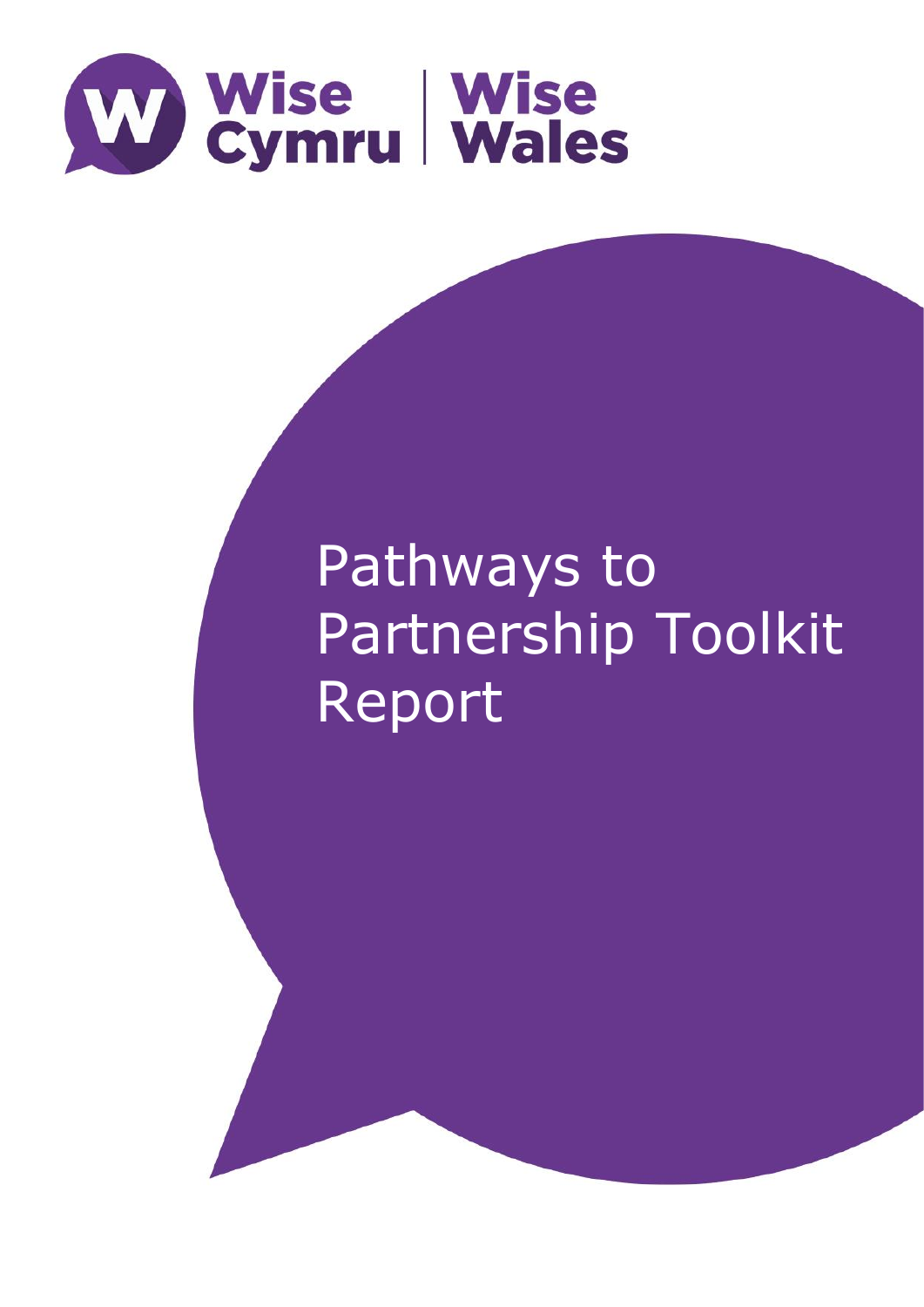

## **Contents page**

| <b>Introduction</b>        | 3       |
|----------------------------|---------|
| How does the toolkit work? | 4       |
| <b>Indicator 1</b>         | 5       |
| <b>Indicator 2</b>         | 6       |
| <b>Indicator 3</b>         | 7       |
| <b>Indicator 4</b>         | $8 - 9$ |
| <b>Indicator 5</b>         | 10      |
| <b>Summary</b>             | 11      |

**"Partnership is an environment where the priorities, content and direction of the learning experience are set by students and staff together."** 

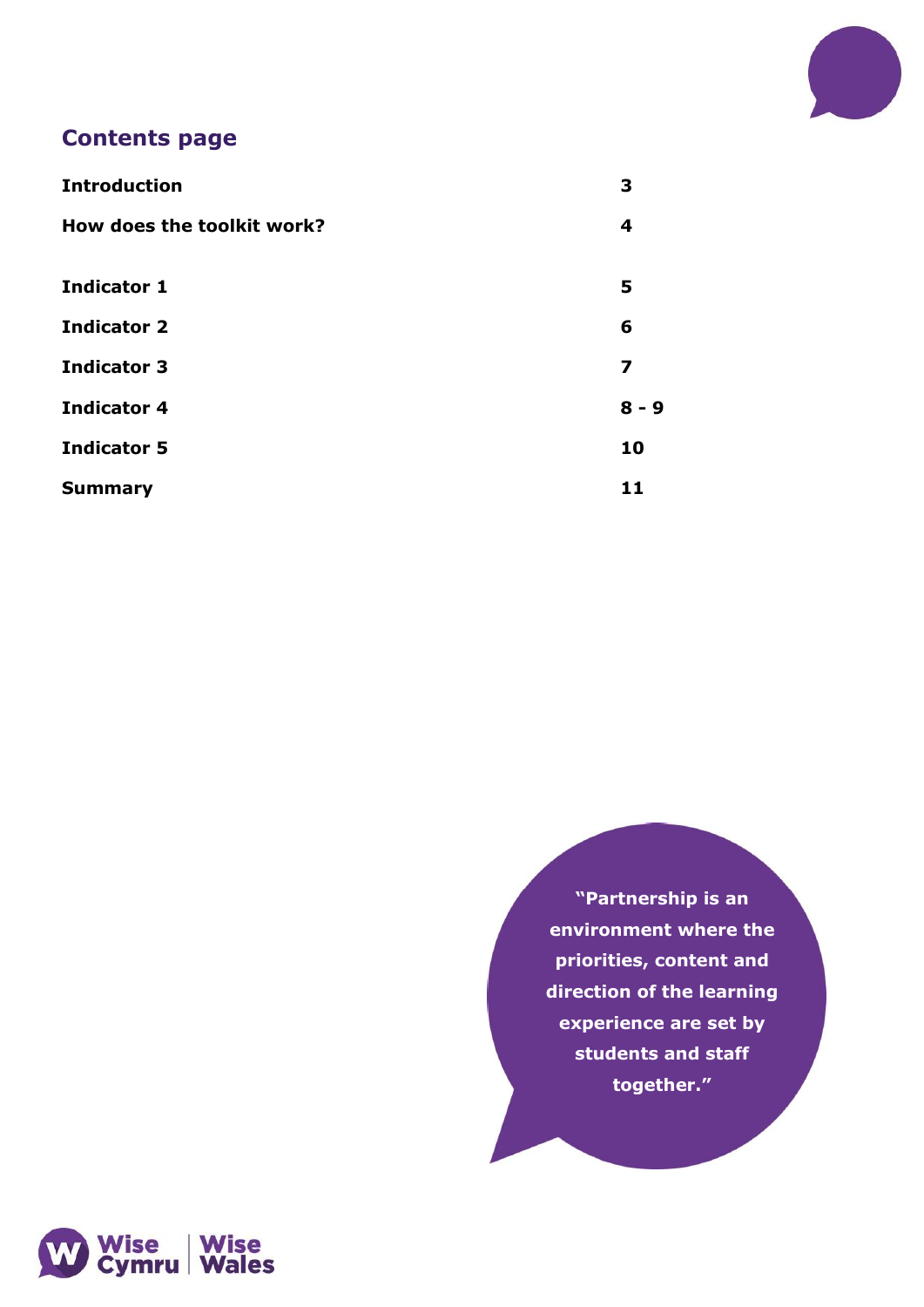

# **Introduction**

## **Purpose of the toolkit**

The aim of this toolkit is to help support higher education institutions and students' unions to work towards a culture of 'meaningful partnership'. The toolkit is not a one size fits all approach and is designed to be used by all institutions regardless of size and/or the resources available.

## **What is 'meaningful partnership'?**

When we're referring to a culture of partnership, we're talking about students having a joint say, along with their educational institution, on the quality of the education being provided.

The 'Partnership for Higher Education in Wales' statement makes it clear that in Wales, we believe partnership is much more than simply listening to the student voice, and more than just enabling students to have input into the decisions that affect them.

Partnership is an environment where the priorities, content and direction of the learning experience are set by students and staff together. The statement makes it clear that partnership is an ethos, not just one single activity or event.

Students are the first to know if assessments are being handed back late or modules are being cancelled without reason or explanation. But students are also the ones who know best which lecturers go the extra mile, making lectures engaging and individualised, and valuing student input throughout the module.

It's the recognition of this vital role that students can play in shaping their educational experiences that led to the creation of Wise Wales in the first place.

Wise Wales believes that every student is an expert in their own right and that everyone can bring a unique perspective to the table. By working in partnership with their university or college, students can be empowered to take ownership of their own educational experience.

To see the full Partnership Statement go to: [www.wisewales.org.uk/trainingresources](http://www.wisewales.org.uk/trainingresources)

## **How was this toolkit formed?**

Indicators of effective partnership were gathered from HE institutions and students' unions as part of the work of Wise Wales in 2013/2014. These were used to form the basis of this toolkit.

These indicators fall into 'essential' and 'desirable' categories, accompanied by some ideas of key criteria to assess their presence.

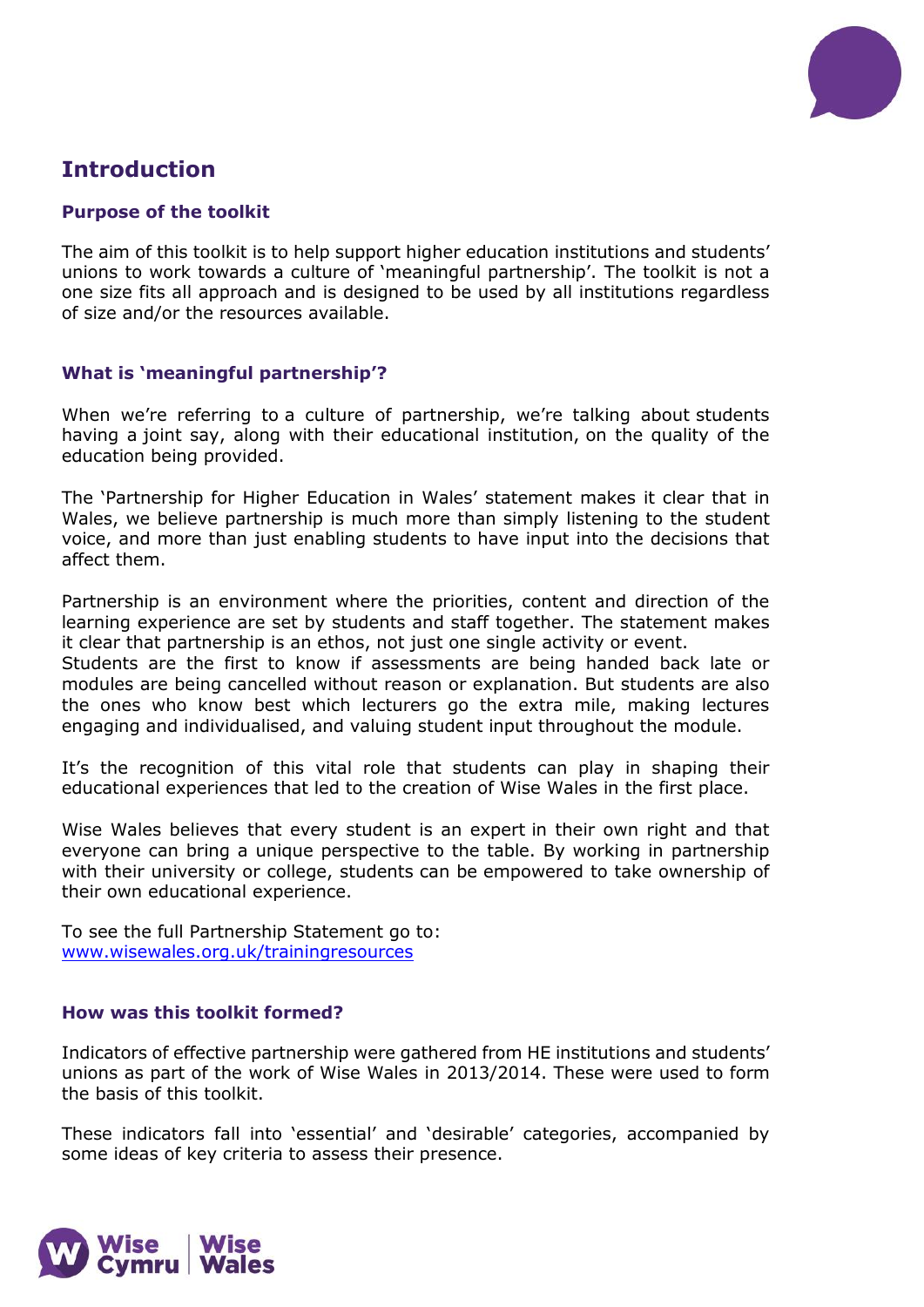

## **How does the toolkit work?**

Institutions and students' unions used the indicators to map where they thought they were in correspondence to these and the average results from this can be seen below.

A summary of all the points can be found at the end of this report.

## **Mapping Key**

## **This is the key that you will need to use to score the essential and desirable criteria for each indicator on the diagram**

- 9-10 = Excellent and needs developing into a case study
- $7-8$  = There is quite developed and effective practice in this area
- 5-6 = Evidence can be provided to demonstrate practice in this area
- 3-4 = There is little evidence of practice in this area
- $1-2$  = There is no recognised work in this area

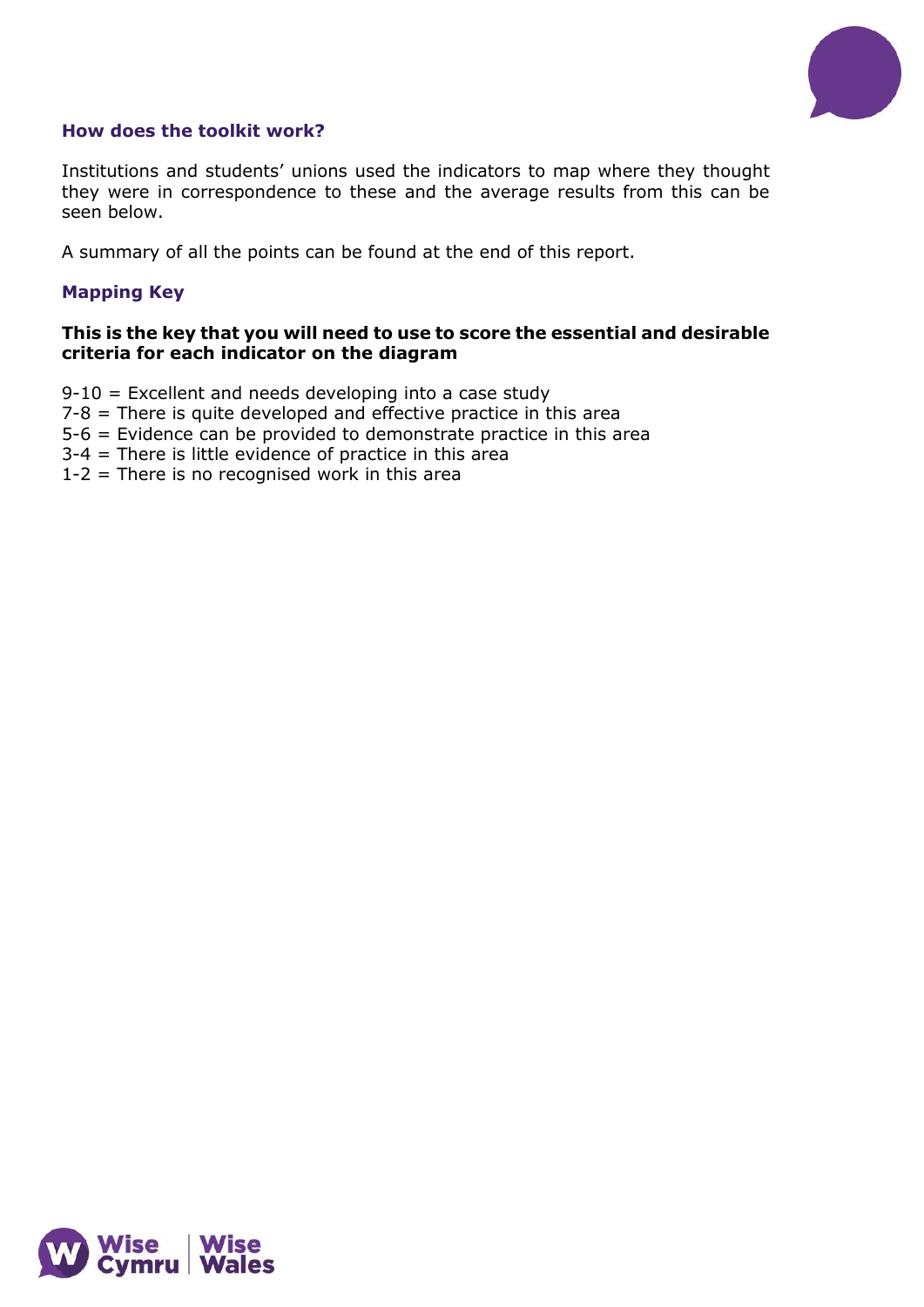## **Indicator 1**



## **Partnership is being regularly debated and discussed between both institution and students' union representatives**

## **Essential Criteria**

- a) Institutional and students' union representatives dedicate time to meet and discuss how culture of partnership should look
- b) New opportunities to enhance student engagement and partnership practice feature on the agendas of a wide range of appropriate institutional committee meetings, and are regularly reviewed
- c) Annual statements are being completed by the student body and institutions are responding proactively to the recommendations, commendations and concerns raised

## **Desirable Criteria**

d) Partnership forums are set up in conjunction with the student body to formally debate the issues



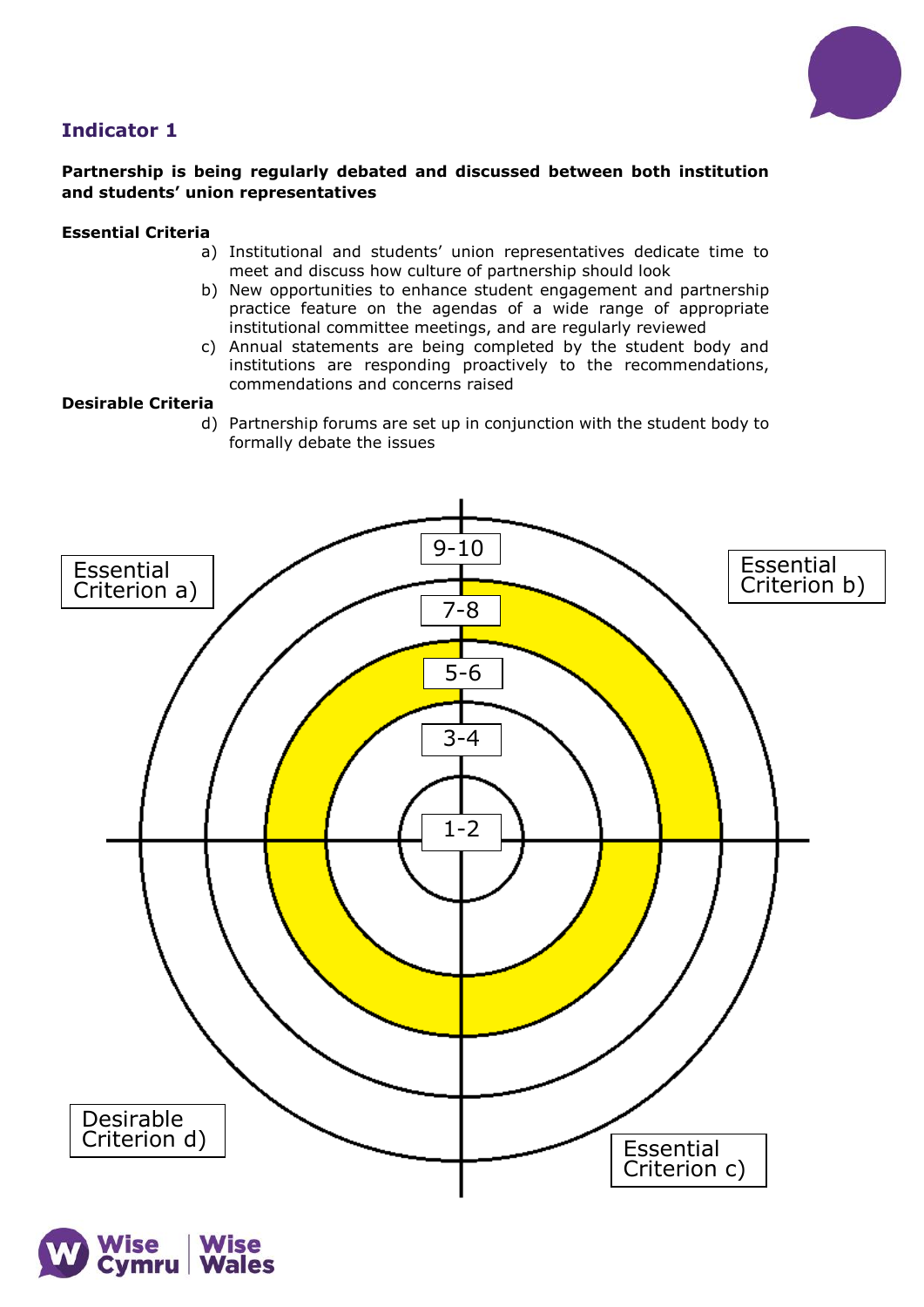



## **Both parties are able to identify examples of good practice, pertaining to student engagement and partnership, which might be implemented at their own institutions**

### **Essential Criteria**

a) Both institutional and students' union representatives engage with other institutions in order to gain insight into their partnership practices, and share ideas and challenges with peers across Wales

- b) Good partnership practice is included as a key component of the student charter and its promotion to the student body
- c) Representatives seek opportunities to share their own good practice



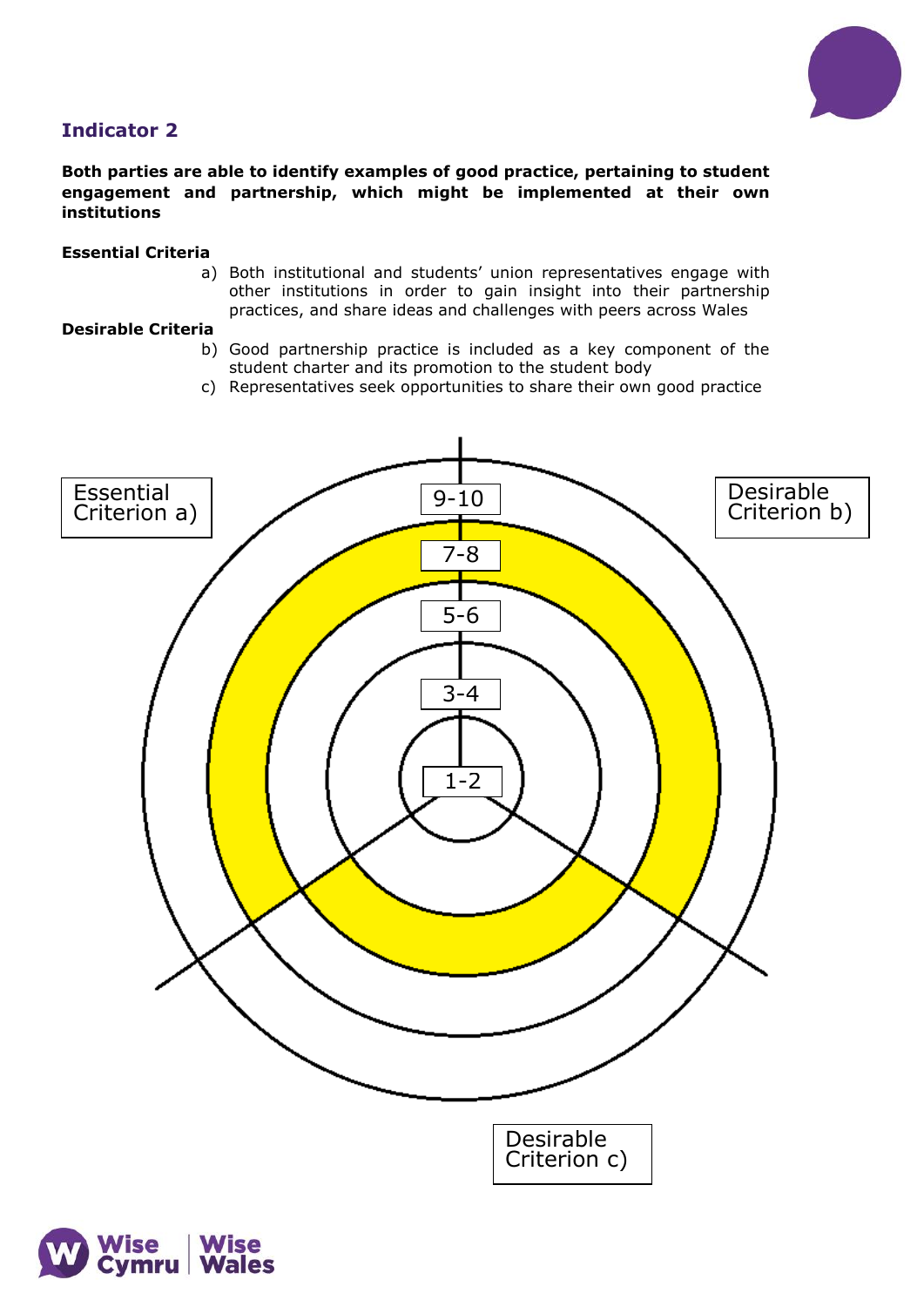## **Indicator 3**



## **An ethos of partnership is being embedded throughout institution and the students' union; the message is being actively disseminated**

## **Essential Criteria**

- a) Meetings on matters pertaining to the student experience are made as flexible as possible to ensure maximum student participation
- b) Institution and students' union-wide emails are circulated to ensure that staff members have a basic understanding of the importance of partnership
- c) There is support for student engagement and partnership across the institution, not just from staff/departments with a specific remit for supporting and furthering partnership.
- d) Ways of disseminating good partnership practice are introduced within the institution and the students' union, whether that takes the form of meetings or digital communication methods

- e) New staffing positions are being created, dedicated to furthering the partnership agenda and creating effective communications between the institution and the students' union
- f) Formal support is put in place for those who find the concept challenging
- g) Institutions and students' unions are making joint efforts to ensure that student places are filled on joint committees, rather than being left empty
- h) Relevant student facing staff understand student engagement structures and are able to advise students accordingly

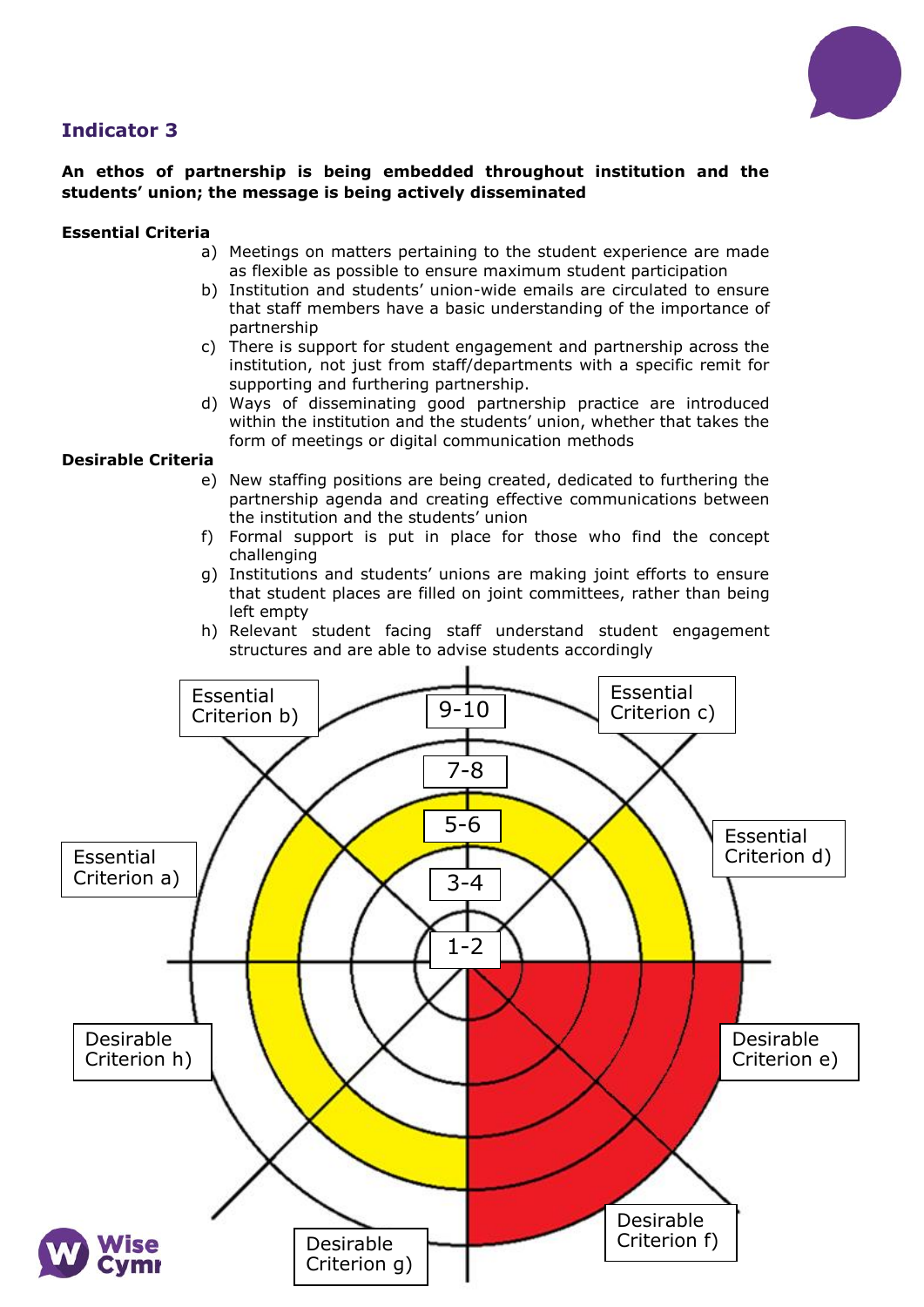



## **The practical opportunities for students to become partners in enhancing and shaping their experiences within education are ever increasing and evolving**

## **Essential Criteria**

- a) Ensure the presence of an effective, democratic, tiered course representative system, owned by the student body, supported by the institution
- b) Demonstrate that students know how and where to raise relevant issues
- c) The institution and students' union collaborate on piloting at least one project or scheme which facilitates students becoming involved in the enhancement of the wider student experience, with a view to propagating the work should the pilot prove to be a success
- d) The ways in which the institution uses student feedback are actively and widely promoted in order to close the feedback loop and encourage regular, genuine student participation in feedback pathways
- e) Students are involved in all decision making processes that affect them across the whole institution
- f) Student representatives sit on every appropriate decision making body that holds the potential to affect the wider student experience

- g) Students become increasingly involved in the development of institutional and departmental policies and procedures
- h) Standalone projects and schemes develop into long-term, annual partnership promotion programmes
- i) Support is put in place to facilitate students in driving the changes they want to see, (e.g. creating pop up drop-in centres where students can submit ideas and discuss the opportunities available to make them become a reality)
- j) Institutions and students' unions hold student-experience conferences, workshops and forums to discuss and challenge partnership ideas, as well as disseminating current practice within the institution and across the higher education sector
- k) Student involvement in shaping processes begins to extend beyond learning and teaching

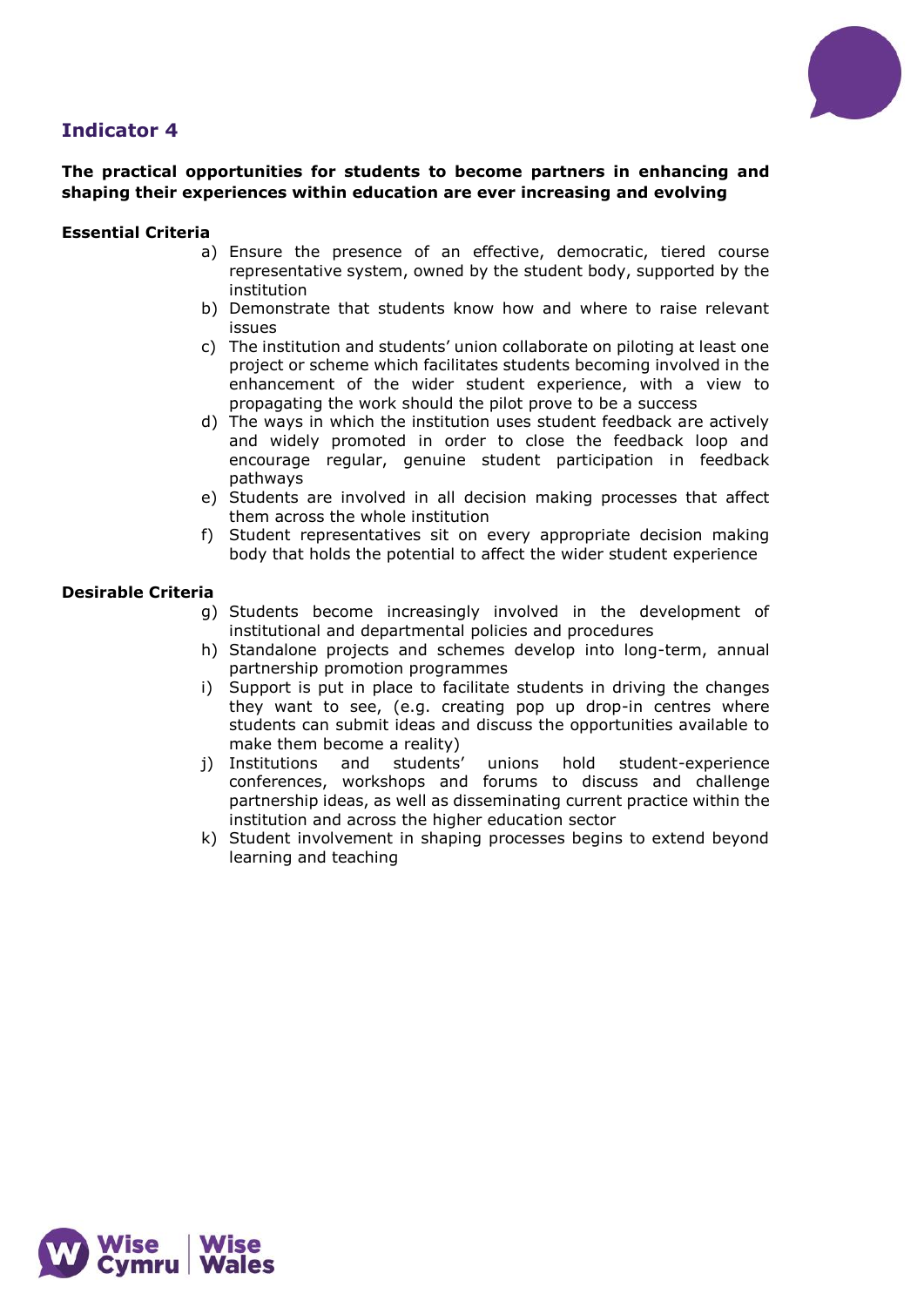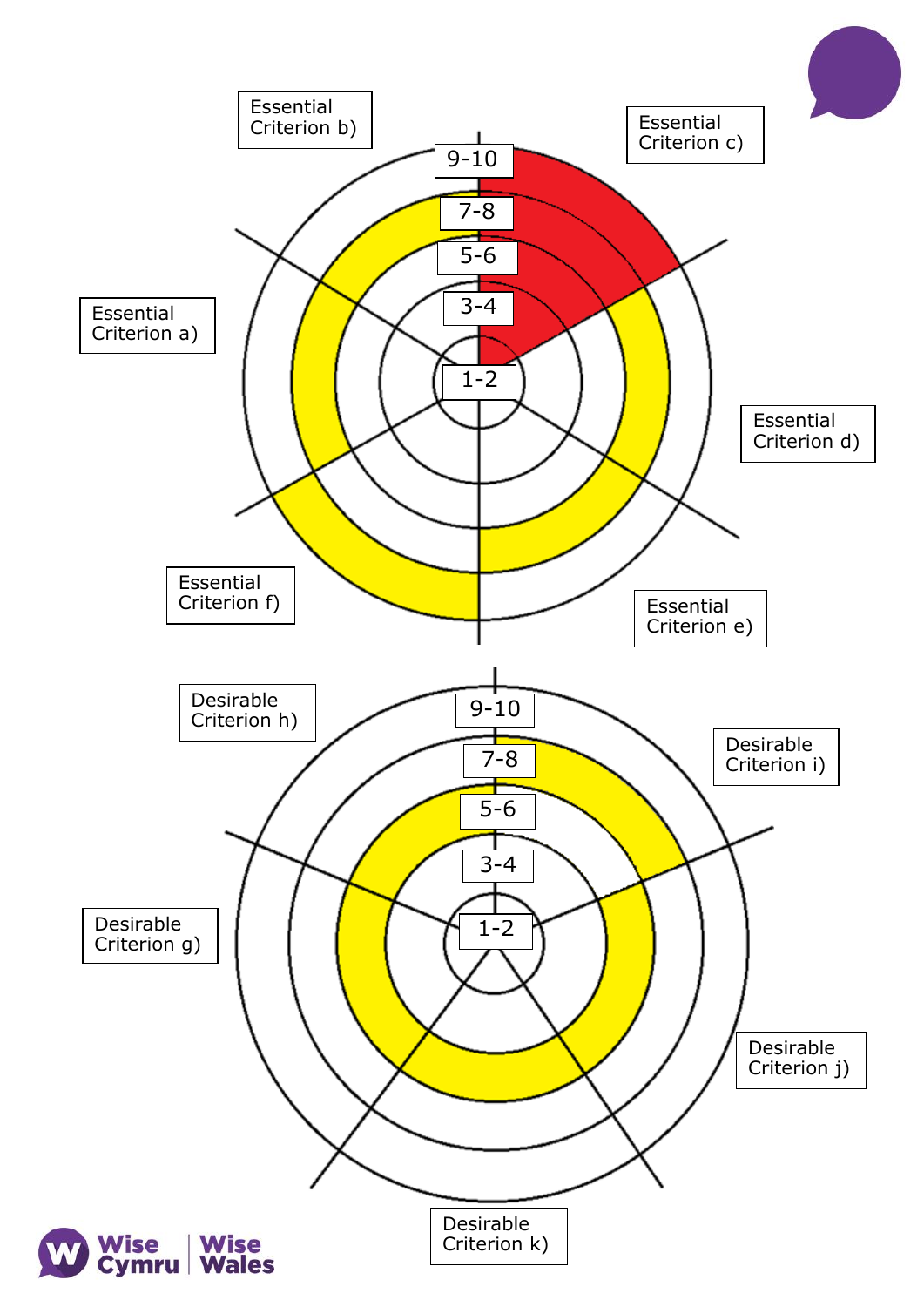



## **Greater engagement with a wider student audience**

#### **Essential Criteria**

- a) Annual student reports are informed by as many student communities as possible to provide a more detailed picture of the wider student body's vision for change
- b) Institutions work with students' unions to distribute data collection methods to ascertain which student communities are least and most likely to engage
- c) Efforts are made to recruit course representatives from as many student communities as possible

- d) Course representatives receive training and support in how to improve communications with less engaged students
- e) Institutions and students' unions work together to raise awareness of the benefits of working in partnership and taking ownership of one's education by organising events and developing incentives for students to participate

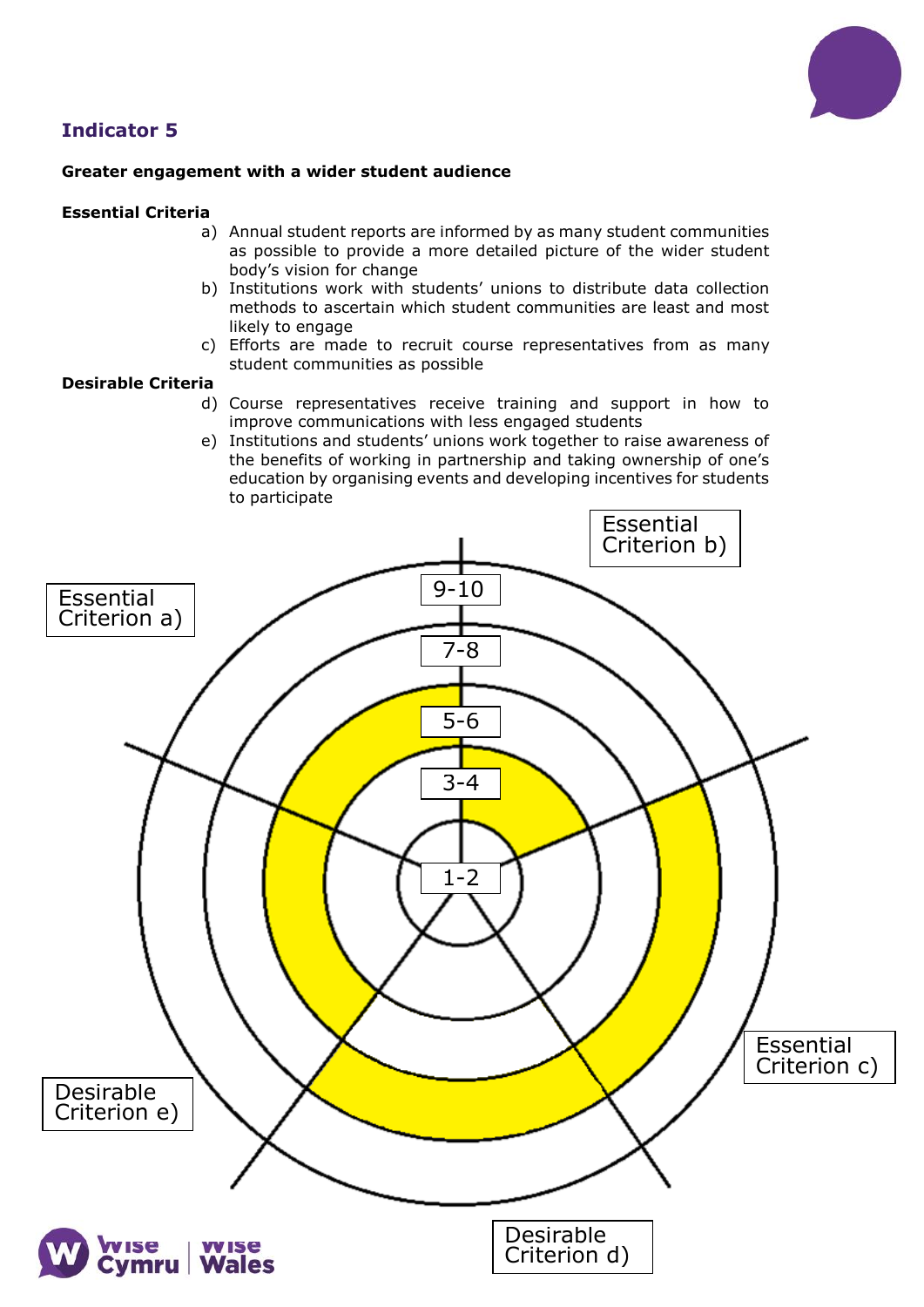

## **Summary**

The data above are based on the average results from five higher education institutions from across Wales. For the purpose of this paper, all results have been anonymised.

Please note that criterion 3e, 3f and 4c are redacted due to incomplete answers.

#### **Top Results**

Some of the best results were seen in the essential criteria of indicator 4. In particular, all HEIs taking part graded their course representative systems (4a) as being well developed and effective. This is an excellent first step in the journey towards meaningful partnership, especially when the system is student-led.

Another example of good practice is 4f – student representatives sitting in on appropriate decision-making bodies, and being given the opportunity to affect the wider student experience. With an average score of 8.5, it is clear that this criterion is one which is being implemented very effectively across all the HEIs.

Many of the other essential criteria in this indicator also scored highly, suggesting the practical ways of engaging students in partnership are generally well developed, increasing, and evolving in most Welsh institutions.

The last example to highlight is 2a, which refers to institutional and students' union representatives engaging with other institutions to share partnership practices, ideas and challenges across Wales. HEIs are implementing this excellently, resulting in an ethos of collaboration being fostered.

From this, it can be seen that the strengths in Wales lie with student representatives, the opportunities they are being given to shape the student experience, and the sharing of good practice. These all form an excellent base from which partnership can truly thrive, but there are some areas which require further attention and support.

#### **Room for Improvement**

Certain results from this toolkit have highlighted areas with consistently low scores, indicating potential room for improvement.

The first of these is 3b – circulating emails to staff in both the institution and the students' union to ensure they have a basic understanding of the importance of partnership. This is a simple task to tackle, however, and if rectified could help to instil a sense of partnership throughout all levels of the institution.

Indicator 5 shows consistently low scores. Annual student reports are lacking in a diverse input from student communities (5a), meaning the wider student body is not being represented. It is interesting to note that there is some disparity in 5a, however, meaning Wise Wales can hopefully facilitate the sharing of good practice in this particular area to allow institutions to learn from each other's strengths.

5b is particularly low scoring, with an average score of only 4.8 – the lowest overall. This criterion refers to the work institutions undertake with students' unions to establish the engagement levels of different student communities. This suggests that partnership is perhaps more challenging between institutions and students' unions, rather than between students and staff. This will feed into Wise Wales' theme for this year, which will aim to identify barriers and improve the partnership relationship between institutions and students' unions.

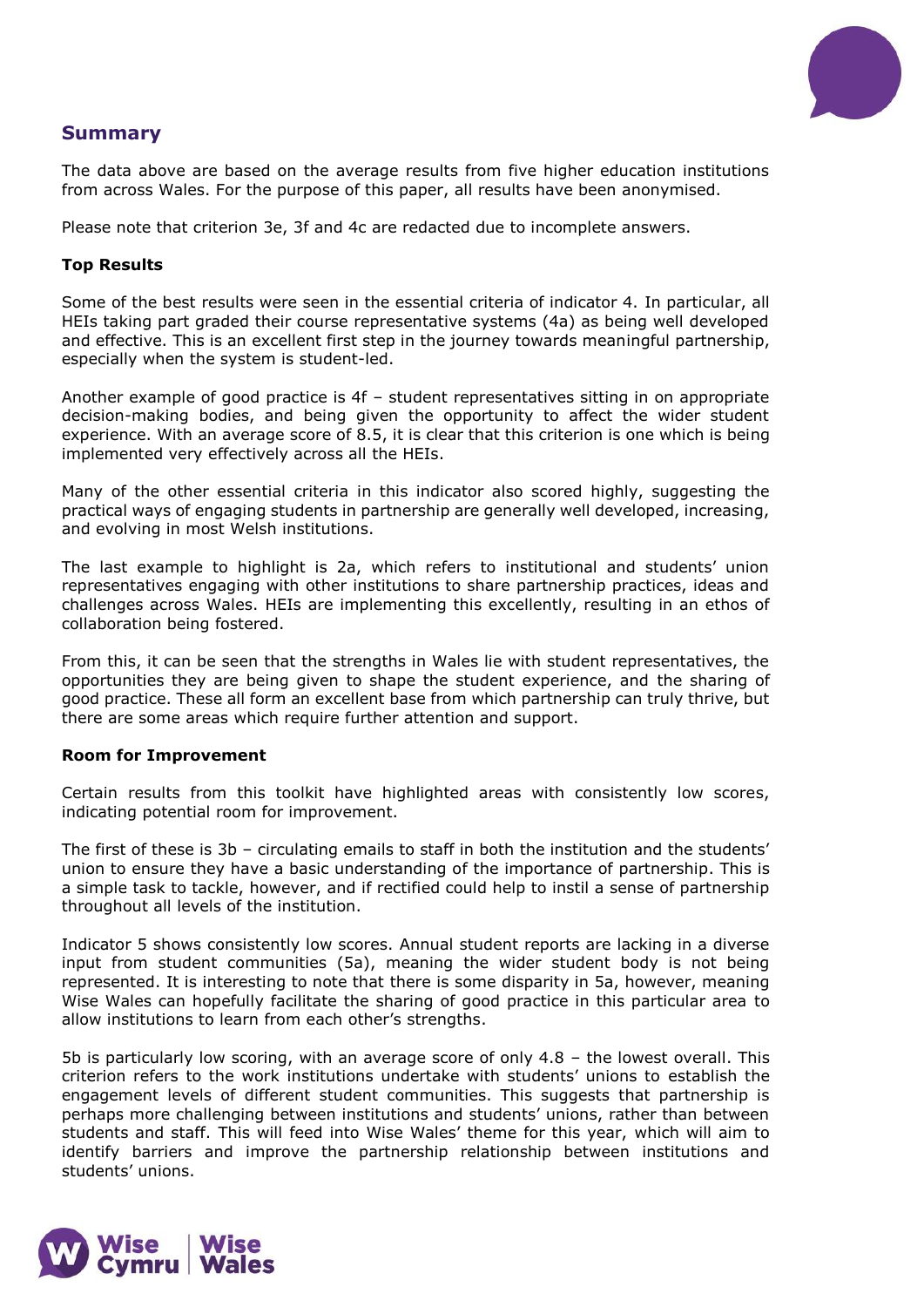

Both these criteria also indicate that more effort needs to be put into research surrounding the demographics of engaged (and disengaged) students. This is an important step in creating a culture of partnership, as partnership should be accessible to all students. This again will feed into Wise Wales' theme of aiming to engage with 'hard to reach' students.

Finally, 5e also shows some low scores, referring to the institution and the students' union working together to raise awareness of the benefits of partnership. This raises the question of whether the issue is the institution and students' union working together, or whether it is issues with successfully raising awareness to students. Both of these issues will be tackled within Wise Wales' themes this year.

## **Greatest Disparity**

Some criteria have shown a disparity between institutions which highlights areas where partnership is proving challenging for some, but successful for others.

1c is an example of this – asking whether annual statements are completed by the student body and whether the institutions are responding to them. This raises the question of whether the issue lies with the statements being written in the first place, or whether is it the lack of response from the institution. It may be this is where the disparity between results lies, because the question is being interpreted differently. This is again an area that will be looked at as part of Wise Wales' research into the relationship between institutions and students' unions.

Partnership Forums (1d) appear to be another point of disparity. It seems clear that either they happen or they do not, and if they are based on the issues raised in the statements referred to in 1c then it makes sense for both indicators to show similar levels of discrepancy.

Last, it seems that students being involved in all decision-making processes that affect them across the whole institution (4e) is also a cause for disparity. For the most part, institutions scored themselves averagely. Two, however, ended up at separate ends of the spectrum. This disparity is interesting to note and could be due to either a lack of engagement from students or an unwillingness to involve them from the institutional side.

#### **Summary**

Overall, it appears that areas of strength lie in course representative systems, while areas for improvement are focussed on spreading the idea of partnership through the entire institution and to all its students. The largest disparities are potentially caused by the differing levels of engagement from the institution.

All of these results will inform Wise Wales' future work, starting with this year's research into partnerships between institutions and students' unions. More details about the work being conducted, how it will benefit you, and how you can help will be updated on our website over the coming weeks.